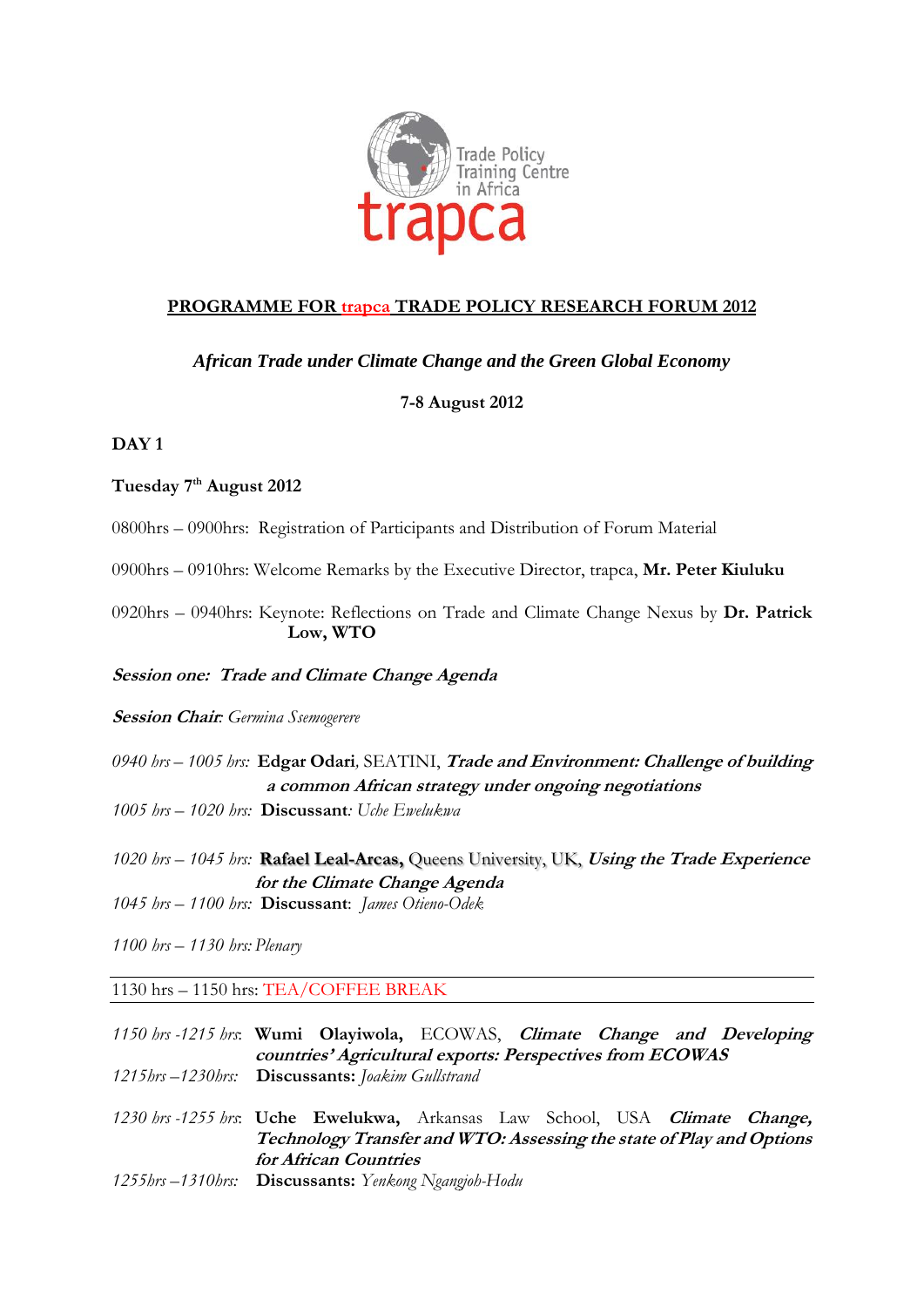*1310 hrs – 1340 hrs: Plenary*

1340hrs- 1440hrs LUNCH

#### **Session two: Climate Change and African Agriculture**

#### **Session Chair***: Fondo Sikod*

*1440 hrs – 1505 hrs:* **Albert Makochekanwa,** SADC Trade Hub, **Tourism's Interface with the Environment and Climate Change in SADC** *1505 hrs – 1520 hrs:* **Discussant:** *Makane Mbengue 1520hrs – 1545hrs*: **Mmaduabuchukwu Mkpado**, University of Oye-Ekiti, Nigeria, **Evidence of Trade, Competitiveness and Climate Change adaptation options for African Agriculture** *1545 hrs – 1600 hrs:* **Discussant***: Joy Kiiru 1600 hrs – 1625 hrs:* **Mohamed Elgali***:* University of Gezira, Sudan*,* **Agricultural Trade under Climate Change in Sudan** *1625 hrs – 1640 hrs:* **Discussant***: John Mutenyo 1640 hrs – 1720 hrs: Plenary* 1720 hrs Cocktail

# **DAY 2 Wednesday, 8 th August 2012**

#### **Session three: Climate Change Adaption Session Chair***: Kofi Addo*

*0900 hrs – 0925 hrs:* **Evengelista Mudzonga,** Trade and Development Studies Centre, Zimbabwe, **Farmer's Adaptation to Climate Change in Chivi District of Zimbabwe**

- *0925 hrs – 0940hrs:* **Discussant:** *Eria Hisali*
- *0940 hrs – 1005 hrs:* **Anthonia Achike**, University of Nigeria, Nigeria, **Green House Emission Determinants in Nigeria: Implications fro Trade, Climate Change Mitigation**
- *1005 hrs – 1020 hrs:* **Discussant***: Ernest Molua*

*1020 hrs – 1050 hrs: Plenary*

*1050 hrs – 1110hrs* **TEA BREAK**